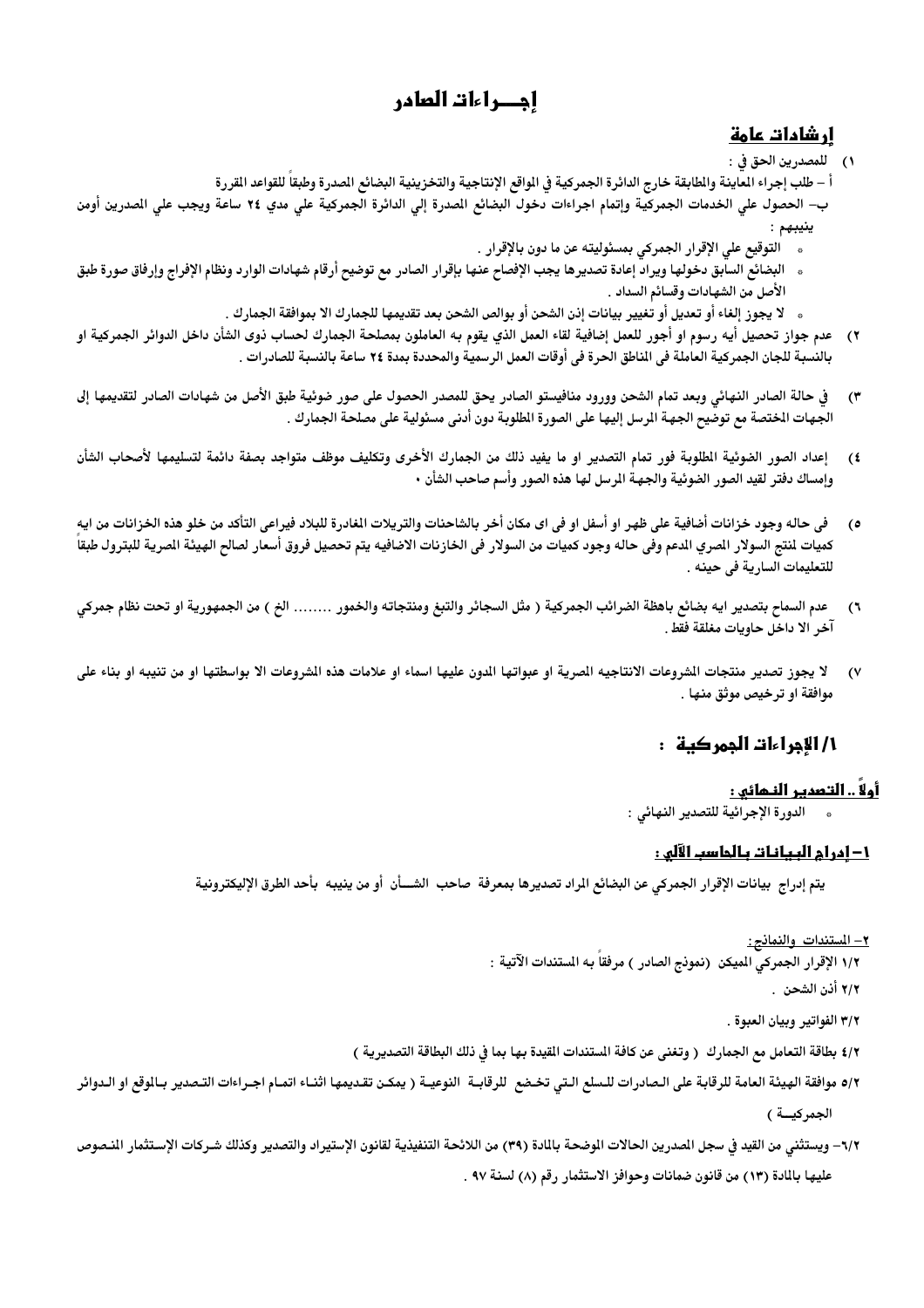بعد طباعة الإقرار الميكن يقوم المدر أو من ينيبه بالأتى …

١– تقديم النموذج الإحصائي لفرع الهيئة العامة للرقابة على الصادرات و الواردات .

٢– إستيفاء موافقة الهيئة العامة للرقابة على الصادرات و الواردات فى حالة وجوب ذلك .

– يرفق المستندات الطلوبة بالإقرار الميكن الخاص بالبضائع الصدرة ، ويقدم من خلال شباك الاستقبال .

- أ– يتولى رئيس قسم التعريفة بشباك الاستقبال تنفيذ الآتى :ــ
	- استيفاء توقيع مقدم الإقرار على الإقرار الميكن .
- التأكد من تسليم النمونج الإحصائي لفرع الهيئة العامة للرقابة على الصادرات والواردات .
- مراجعة مستندات اللف والتأكد من إرفاق الستندات وتدوينها فى الكان الخصــــص بغلاف ملف البيان الجمركي وكذلك موافقة الجهات الرقابية إن وجدت .
- في حاله تفعيل نظام الخاطر على انظمه الصادر وفي حاله البضاعة الحاضرة يتم تحديد السار طبقاً لبرنامج الخاطر وكذا تحديد اللجنه الجمركية  $1.1\tilde{1}$ 
	- يتولى موظف الإجراءات بشباك الاستقبال الآتى : ـ
	- تخريم كافة المستندات الرفقة برقم ٤٦ ك م صادر بالخرامة الآلية وختم اللف بتاريخ ووقت تقديمه
- ختم مستندات الإقرار بخاتم QIZ ( خاتم الكويز ) .. بناء على طلب صاحب الـشأن وبعـد التأكـد مـن أن الـشركة مدرجـة بقـوائم الـشركات الصناعية المؤهلة ل
- ويراعى ختم شهادات الاجراءات الخاصة بالواردات من السلع ذات المنشأ الاسرائيلى بخـاتم يـنص علـى ″ عـدم الـسماح بإعـادة تـصدير البـضائع الخاصة بتلك الشهادات إلى إسرائيل سواء في صورتها المستوردة او بعد تصنيعها " .
	- توزيع اللفات على لجان التثمين الختصة .

ب – تقوم لجان التثمين بدراسة البيان الجمركي والتأكد من استيفاء القيود التـصديرية و موافقـات الجهـات الرقابيــة إن وجـدت ، ومراجعــة القيمــة والبنــد

وتمرير اللف إلى مدير التعريفة .

ج – يقوم مدير التعريفة بالمراجعة والتوقيع على نسختي إنن الإفراج الصادر وإشعارات الرسوم ، إن وجدت ، ويحال اللف للإجراءات

د – يقوم قسم الإجراءات بالآتي :-

- مراجعة تسجيل بيانات إذن الشحن على أصل وصورة اذن إفراج الصادر .
	- تسجيل الشهادات الختومة بخاتم الكويز فى سجل خاص آليا أو يدويا.
- $\blacksquare$ إرسال أصل إذن إفراج الصادر مرفقا به صورة طبق الأصل من الفواتير وبيان العبــــوة + اذن الشحن واشعارات الـدفع ان وجـدت ، إلى شـباك الاستقبال .
	- يتم سداد العوائد والرسوم أن وجدت .
	- إرسال صورة إنن إفراج الصادر مرفقا به صورة طبق الأصل من الفواتير وبيان العبوة الى ادارة حركة الصادر

هـ – يسلم لصاحب الشأن او من ينيبه أصل اذن إفراج الصادر بمرفقاته (صور طبق الأصل من الفواتير وبيان العبوة) + اذن الشحن

و – عند ورود البضائع الصدرة إلى الدائرة الجمركية يتقدم صاحب الشأن أو من ينيبه لإدارة حركة الصادر بأصل اذن أفراج الصادر بمرفقاته+ أنن الشحن

ن – يتم مراجعة الأصناف في إنن الشحن وإذن إفراج الصادر والتأكد من مطابقة الصنف فى هذه المستندات .

ى – التأكد من إثبات رقم إذن الشحن على أصل وصورة إذن إفراج الصادر وإرسال صورة إذن إفراج الصادر بمرفقاته لباب الدخول وتسليم أصل إذن إفـراج الـصادر بمر فقاته + إذن الشحن لصاحب الشأن حيث يتم دخول البضاعة من المنفذ الجمر كي .

### - 1- إجراءات الدخول والشحن :

(١) في حاله إتمام الاجراءات بالدوائر الجمركية :

- يتم دخول البضاعة بموجب كرتات موضحا بها بيانات البضاعة واسم الصدر .
- في حاله تفعيل نظام إدارة الخاطر على الصادر فتتم الاجراءات حسب تعليمات إدارة الخاطر وحاله التصدير بالسار الأخضر يسلم لصاحب ب. الشأن إذن إفراج الصادر ومرفقاته لإتمام عملية الشحن وفي حاله التصدير بالسار الأحمر تتم المعاينة والطابقة بالجنة الشكلة لـهذا الغرض ( في حاله عدم ۖ وجود بيان عبوة تفصيلي وفي حالة عدم تقديم بيان عبوة مقبول جمركياً يكشف الجميع ) ۖ على ان يراعى استخدام نظم الفحص الحديث ( أجهزة الفحص بالأشعة ) عند الضرورة .

- وفي حاله مطابقة البضاعة المدرة ، صنفا وكما ، تقوم اللجنة الشكلة لهذا الغرض بالتوقيع على اصل وصورة إذن الإفراج بالمعاينة والمطابقة .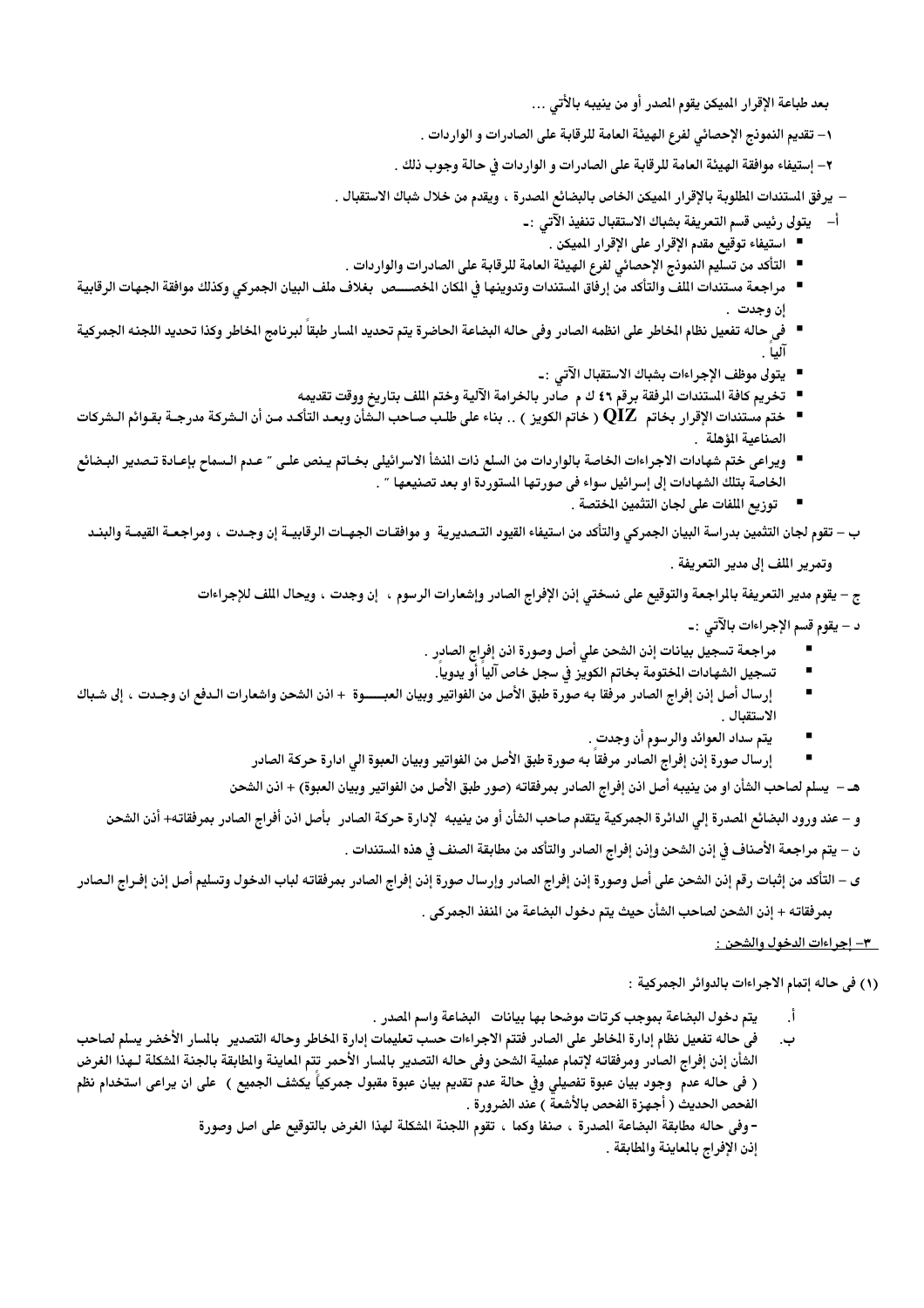- ج يسلم أصل إذن الإفراج وإذن الشحن لمذوب صاحب الشأن للدخول إلى ساحات الشحن وتسليمه للتوكيل الملاحى لإعادته لجمرك الصادر بعد تمام الشحن وختم هذه المستندات بما يفيد ذلك من ربان السفينة مع النافستو .
	- (٢) في حاله إتمام الإجراءات بمواقع الإنتاج :
- يتعين على جمارك الصادر التنبيه بحضور مندوبي الجمارك للجان الخارجية بالواقع الإنتاجية لإنهاء الاجراءات بمواقع الإنتاج على أن تتم الاجراءات الجمركية والرقابية في آن واحد بالتنسيق مع الجهة الرقابية الختصة .

يتقدم صاحب الشأن او من ينيبه بطلب لدير جمرك الصادر ( عند القيد للتأكد من النطاق الجغرافي ) بعد استلام اصل إذن إفراج الصادر للمعاينة بالوقع ويرفق بالطلب صورة طبق الأصل مختومة بخاتم الجمرك من الفواتير وبيان العبوة

- أ– يقوم مدير جمرك الصادر بعد التأكد من ان الموقع داخل النطاق الجغرافي للجمرك رئاسته بتشكيل لجنة من ( مأمور تعريفة ـ مأمور حركة ) تحت إشراف رئيس قسم الحركة للانتقال للموقع ـ بعد تحصيل عوائد الانتقال المستحقة .
- ب–۔تتسلم اللجنة البيان الجمركى البيان الجمركى وتنتقل الى موقع الإنتاج لإتمام العاينة والكشف وإثباتها على أصل وصورة إذن الآفراج ومطابقتها على المستندات المرفقة .
- ج–۔ يقوم مأمور الحركة بوضع۔السيل الجمركى على الحاويات وتحرير البوصلة من أصل وصورة موضحاً بها كافه البيانات بالآضافه الى أرقام السيول الجمركية ، ويسلم اذن الشحن واصل إذن إفراج الصادر والبوصلة لصاحب الشأن للتوجه الى جمرك التصدير على مسئولية صاحب الشأن هـ – ترسل صورة إذن إفراج الصادر لباب الدخول وفي حالة وصول البضاعة أختامها سليمــــــة ترسل مباشرة بعد الدخول لرصيف الشحن ،

وفي حاله عدم سلامة الأختام يتم فتح الحاوية والراجعة على المستندات المرفقة وأخطار مدير الجمرك لاتخاذ اللازم .

- الدورة الإجرائية لتصدير السلع سريعة التلف: يجوز إتمام اجراءات التصدير الستندية في جمرك التصدير الواقع في النطاق الجغرافي للشركات الصدرة على ان تستكمل اعمال الكشف والعاينة في جمرك التصدير الفعلي تيسيراً على السادة الصدرين وتقليل للنفقات التصديرية وأحكاماً للرقابه على البضائع الصدرة .
	- التصدير إلى المناطق الحرة او المناطق الاقتصادية :
	- تتم الإجراءات الجمركية بالدورة الستندية التبعـــــة في التصدير النهائي خارج البلاد مع ملاحظة :
		- تقديم موافقة الهيئة العامة للاستثمار او موافقة الهيئة العامة للمناطق الاقتصادية
- مراعاة ما جاء باللائحة الاستيرادية لقانون الاستيراد والتصدير والخاص باحتياجات الشروعات القامة بالناطق الحرة من السوق المحلي ( أعفاء من تقديم سجل المدرين تطبيقا للمادة ٣٩ فقرة ١٤ ) .

## <u>ثانياً .. حالات إعادة التصدير :</u>

- يتبع نفس الدورة المستندية للتصدير النهائي مع مراعاة :-
- الإقرار صراحة على الإقرار الجمركي بان الأصناف الصدرة سبق ورودها بنظام الإفراج المؤقت أو السماح المؤقت أوغيرها من النظم مع توضيح أرقام شهادات الوارد ورقم القسيمة وتاريخها ومجمع الوارد .
	- تتم اجراءات الكشف والمعاينة والمطابقة على مستندات الورود .
	- يسلم صاحب الشأن صور طبق الأصل ، من شهادة الصادر ومرفقاتها لتقديمها إلى مجمع الوارد لتسوية وضع شهادة الوارد أو لن يهمه الآمر .
		- \* ويراعى :
- البضائع الفرج عنها تحت التحفظ ورفضت من الجهات الرقابية ، يتم نقلها الى منفذ التصدير بصحبة مندوب الجهات الرقابية الرافضة والذى يقوم بمطابقة الصنف وفقاً لمستندات الورود وإخطار الرفض وذلك قبل نقلها الى الدائرة الجمركيــة تـتم إجـراءات التـصدير في جمـرك الـصادر بـالإجراءات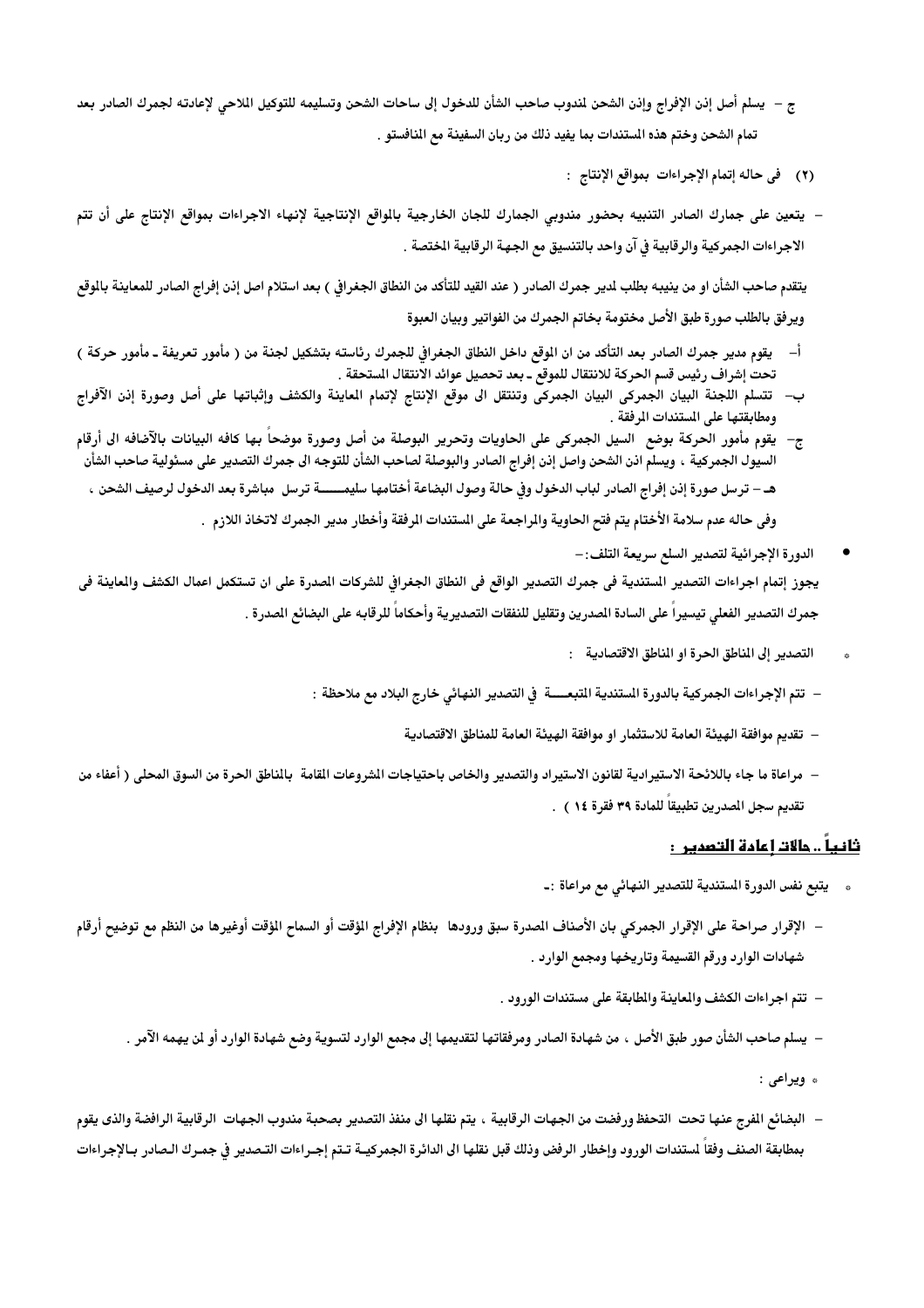التبعة في الصادر النهائي مع مراعاة ان يقوم الجمرك بمطابق الصنف والوزن او العدد على مستندات البيان الجمركي وفـي حالـه عـدم الطابقــة تتخـذ الاجر اءات القانونية المطبقة في هذا الشأن .

## ثالثاً .. التصدير <u>المؤقت :</u>

- \* التصدير المؤقت ( الإصلاح والإعادة ) :
- \* يتبع نفس الدورة المستندية للتصدير النهائي مع مراعاة :-

أ– ان يقوم جمر ك الصادر باتخاذ الاجر اءات التي يمكن التحقق من خلالها من عينيه البضاعة عند إعادة استير ادها.

ب– أقرار الصدر على البيان الجمركي الصادر بإن البضائع مصدرة للخارج للإصلاح والإعادة .

ج — الأصناف التي يصعب التحقق من عينيتها بعد تكمله صنعها يتم عرضها على الجهة الختصة لتوضيح ان الأصناف الماد استيرادها ناتجة من الأصناف السابق تصدير ها .

ملحوظة :-

– في حاله طلب تصدير الأجهزة الطبية للإصلاح والإعادة يراعي ضرورة التنبيه بتقديم موافقة مركز التخطيط والسياسات الدوائية على استمارة ١٢٦ ك٠م ومرفقه بها الموافقة الاستيرادية السابقة للجهاز .

التصدير المؤقت لاجراء عمليات صناعية :-

(١) بالنسبة للرسائل التى تصدر بصفة مؤقتة لإجراء عمليات صناعية تحويلية عليها فعند إعادة استيرادها تعامل استيرادياً وضريبياً ورقابياً كبضاعة اجنيه ، وتقدر القيمة للإغراض الجمركية طبقاً للاتفاقية العامة لنظمة التجارة العالية •

(٢) أما بالنسبة للرسائل التي تصدر بصفه مؤقتة لإجراءات عمليات صناعية تكميلية عليها .......فتعامل طبقاً لنص الفقرة الثانيه من المادة الثالثة من القرار الجمهوري رقم ٣٩ لسنه ٢٠٠٧ بإصدار التعريفة المنسقة وتعديلاتها والتي تنص على :–

" تحصل الضريبة الجمركية على الرسائل التي تصدر بصفه مؤقته لتكملة صنعها عند إعادة استيرادها بالفئة القررة على النتج النهائي وذلك من قيمة تكاليف الصنع ومصارف النقل والتأمين ″ .

مع إقرار الصدر على البيان الجمركي للصادر بإن البضائع مصدرة للخارج لتكمله الصنع والإعادة .

- تصدير بضائع مصرية للعرض في المعارض الدولية :-
- تتم اجراءات التصدير طبقا للقواعد المتبعة مع مراعاة :–
- (١) تقديم صورة القرار الوزاري الخاص بإقامة المعرض وموضح بـه اسم الشركة المصدرة .
- (٢) تشكيل اللجنة الجمركية ( حركة تعريفة ) لإتمام كشف الشمول واستيفاء جهات العرض ان وجدت مثل ( الاثار الدمغة والوازين ) .
	- (٣) يتم تحريرأستمارة ( ١٢٦ ك٠م ) بالشمول الصدر مرفقا بها صورة معتمدة من الفواتير الصدرة

التصدير من جمرك بخلاف جمرك إتمام الإجراءات (منافذ التصدير البرية) :–

- جمرك إتمام اجراءات التصدير :
- بعد إتمام إجراءات التصدير بالإجراءات المتبعة السابقة يتبع الآتي :
- يتم وضع السيل الجمركي على الحاويات أو الطرود أو الشاحنات ويوضح ارقام السيل على أصل وصورة اذن افراج الصادر وبوصلة التوصيل .  $-1$ 
	- يسلم لصاحب الشأن أصل اذن افراج الصادر ومرفقاته + اذن الشحن + خطاب جمرك اتمام الاجراءات ( البوصله ) .